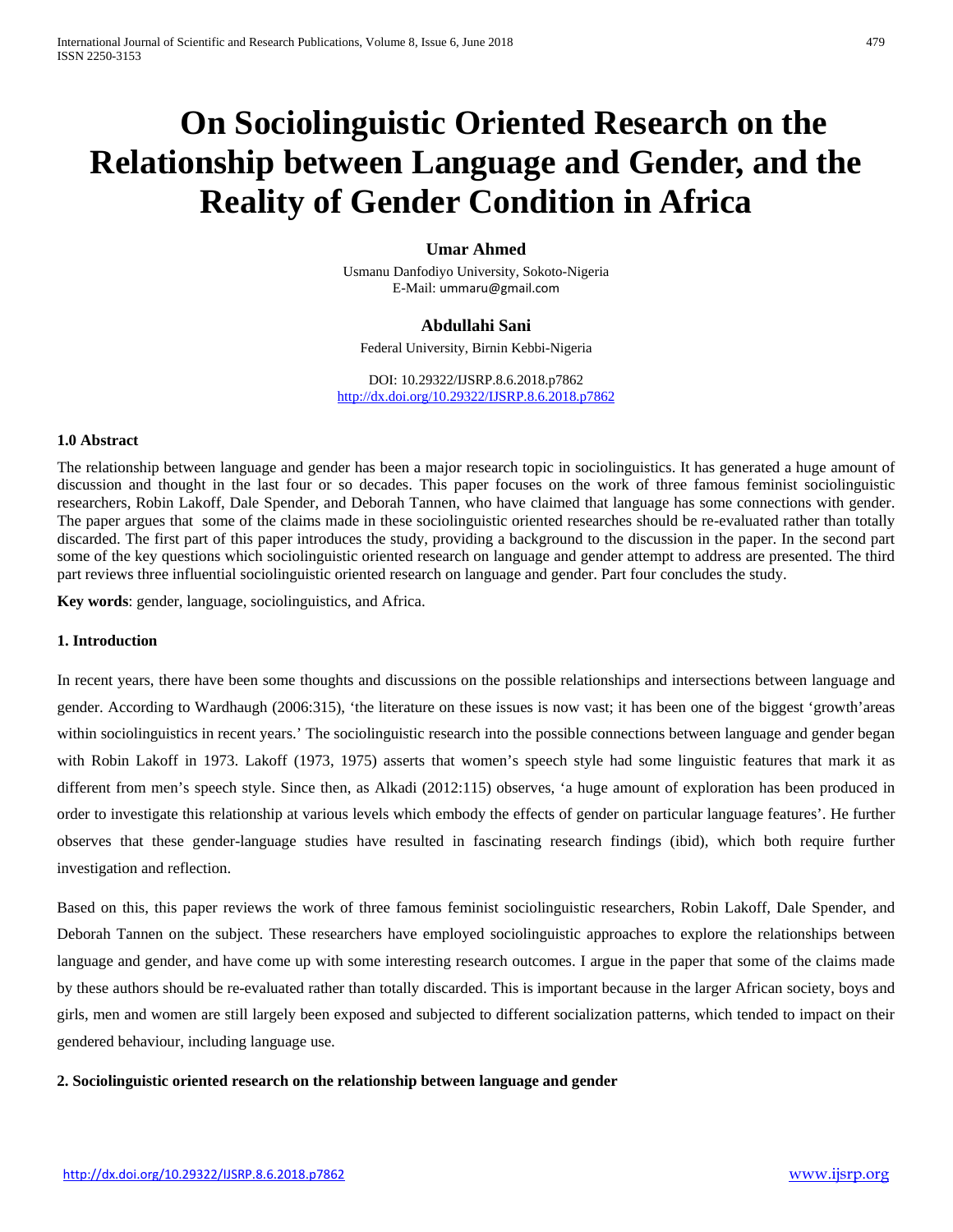In this section, I provide an introduction to sociolinguistic oriented research on language and gender, which represents the first major attempt towards exploring the connections gender, is assumed to have with language; and which have influenced subsequent research on the subject. However, before examining the studies let me briefly introduce some of the key questions concerning the possible relationship between language and gender, which researchers working within this (sociolinguistic) tradition seek to provide answers to. These questions include:

- i. Do men and women talk or use language differently?
- ii. If indeed men and women use language in different ways, how can we account for such differences?
- iii. If sex differences exist in language use, what can we infer about the respective positioning of men and women in society?
- iv. Does language encodes and perpetuates patriarchy or sexism?
- v. How can we use insight gained from researching therelationship from language and gender to endanger social change in the society?

One of the first academic attempts to answer some of the above questions was made by the Danish linguist, Otto Jesperson, who in 1922 authored a book, *Language: Its Nature, Development and Origin*, in which he claims that men's linguistic behaviour was the norm and women's speech style was a deviation from that norm. He states that women used limited vocabulary in their speech and like using adverbs of intensity such as 'awfully pretty', 'terribly nice', etc. He also identifies women as speaking more quickly than men, often breaking off what they are saying mid-sentence as with 'Well, I never', 'Did you ever!', etc., a speech style, he views, as a form of deficiency in women's language (see a reprinted copy of Jespersen's chapter on women's language in Cameron 1998, for a detailed discussion). In spite of the fact that none of Jasperson's claims was based on empirical evidence, as they were, in the words of Talbot, 'pure conjecture' on his part (2010:35), his research has somewhat contributed to the development of the 'deficit' theory of gender and language (to be explained later).

While work on language and gender existed well before the Western women movement of the 1970s and 1980s, the 'second-wave' feminist movement in the United States and Europe is said to have led to the development of language and gender studies as a coherent field of study. In an attempt to go beyond folklinguistic ideas or assumptions about how men and women talk or use language (the assumption that men are more assertive than women in conversation, for example), early feminist researchers have focused on exploring the relationship between gender and language. Readers interested in folklinguistics should consult Goddard and Patterson (2000). It is worthy to note that much of early feminist researchers work on gender and language has focused on the description of differences in the way men and women talk or use language, as they sought to show how the differences both reflect and perpetuates women's subordination in society. Due to space limitation and the need to give reasonable treatment to the subject, I cannot discuss all the sociolinguistic oriented studies conducted on language and gender, here. I therefore limit my discussion to three classic works that have offered, in varying degrees, insight into the complexity of the relationship between gender and language, and which has also greatly influenced subsequent work on the subject. These are, as was stated earlier, Lakoff (1975), Spender (1980) and Tannen (1990), representing the so-called 'deficit', 'dominance' and 'difference' theories on gender and language respectively (to be explained later). For purposes of convenience and ease of exposition, a sub-section is devoted to each of the above work. I shall begin with Lakoff's (1975) groundbreaking work.

#### **3.1 Robin Lakoff's (1975)** *Language and Woman's Place*

Against the background of the 'second-wave' feminist movement of the 1960s and 1970s, the publication of Robin Lakoff's seminal work *Language and Woman's Place* first as an article in 1973 and as a book in 1975 launches a new era in language and gender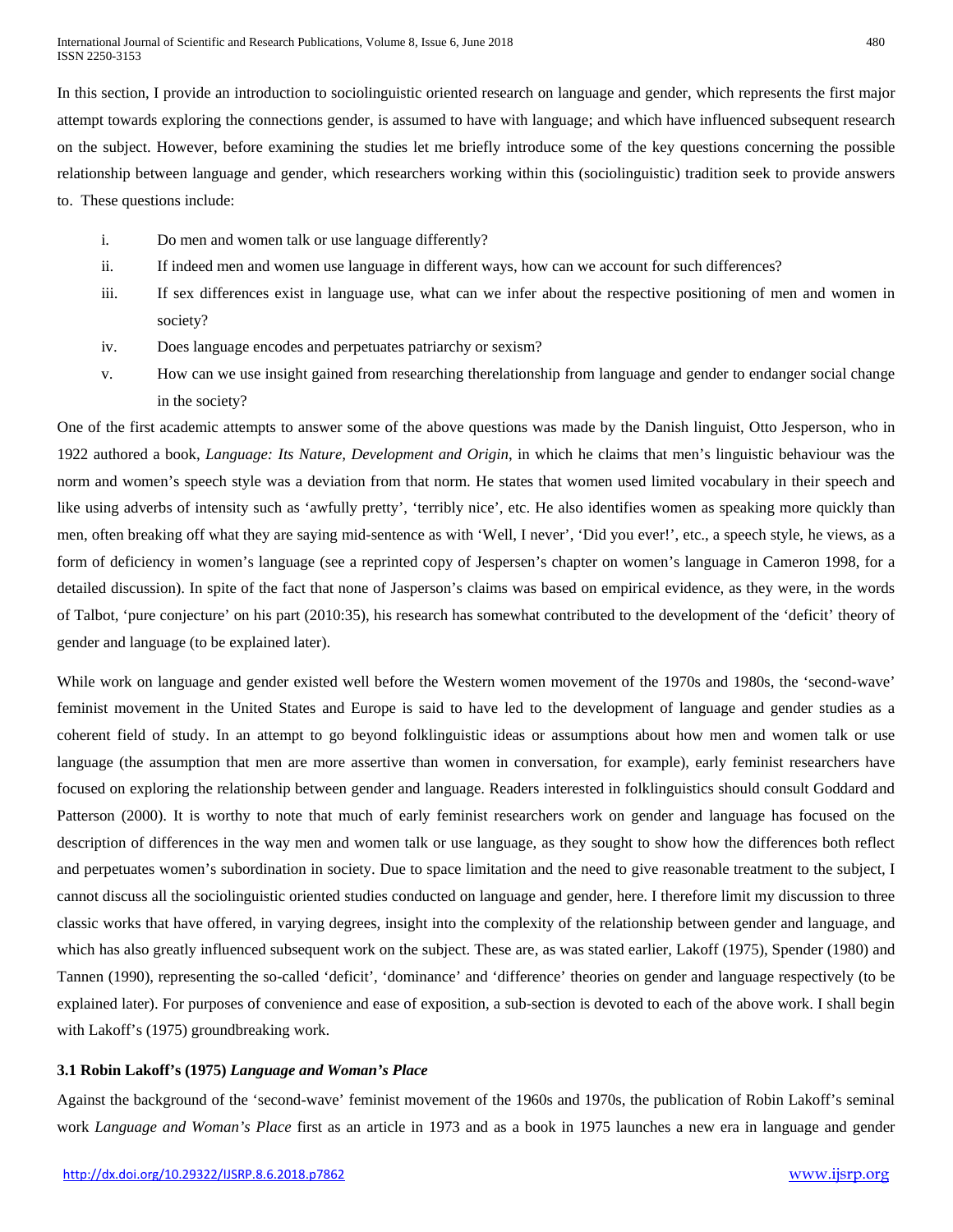studies, as it has provided a 'starting point' from which to explore the intricate relationship between gender and language. In this seminal work, Lakoff claims that 'women use language in a distinctive way, notable for its uncertainty, weakness and excessive politeness' (Talbot, 2010:36), an assumption which was both questioned and supported by various feminist scholars and researchers (see Bucholtz 2004 for an overview of studies that has built on Lakoff's work). Lakoff's work was mainly concerned with two things: (i) the linguistic behaviour of women and, (ii) how they are represented in language. I shall begin with the several distinctive lexical and syntactic features Lakoff identified with women's language. These include but not limited to the following aspects of language.

- *Hedge*: Women, according to Lakoff, do use phrases like 'kind of', 'sort of', 'you know', 'it seems like', which reduces the forcefulness of an utterance. She claims that women use of these 'filler' items known as hedges, 'arises out of a fear of seeming too masculine by being assertive and saying things directly' (2004:79). Assertiveness, Lakoff points out, is something that is considered in appropriate for a woman (in those days).
- *Super polite forms*: Women's language contains a lot of phrases that express politeness like 'Would you mind…?', 'if it is not too much to ask', 'I'd appreciate it if…', which may be seen as expressing weariness.
- *Expletives*: She claims that women tend to use 'weaker' expletives such as, 'Oh dear', as oppose to men's 'bull shit', which is considered too vulgar and impolite for a woman.
- *Affective adjective*: Lakoff observes that women tend to use adjectives that express feelings rather than referential meaning. She identifies words or what she refers to as 'empty' adjectives, e.g., *adorable*, *lovely*, *charming*, *divine*, etc., as distinct to women's language.
- *Tag questions*: This is another salient characteristic of women's language. Lakoff maintains that women use more tag questions than men. Tag questions like 'The war in Vietnam is terrible, isn't it?' and 'You are going to dinner, aren't you?' are capable of, as Lakoff argues, turning an assertive statement into an approval-seeking question, and consequently reduces the forcefulness of an utterance.
- *Colour terms*: Lakoff maintains that women use more words for particular forms of colour than men do. She suggests that words for colour such as *beige*, *aquamarine*, *ecru* and *lavender* are distinct to women's language.
- *Hypercorrect grammar and pronunciation*: She identifies women as having the tendency to seek to use standard dialect or variety of language than men. This, according her, was based on the cultural norm that 'women are not supposed to talk rough' (2004:80), which makes them to always seek to use the prestigious linguistic forms.
- *Emphatic stress* (speaking in italics): According to Lakoff, women's intonational emphasis in speech is equal to underlining words in writing, as in 'What a beautiful dress!', 'I want something to eat', etc. Women, she suggests, give unnecessary emphasis to certain words because they often fear 'that their words are apt to have no effect' (1975:56) unless, they give them such emphasis.

According to Lakoff, the socialization pattern that most women are exposed and subjected to socializes them into accepting a subordinate status in society, which also reflects the distinctive way they talk or use language. Based on her remembered impressions, she points out that from childhood, the woman is taught and often compelled to adopt a particular social behaviour, including language use. Therefore, women tend to talk or use language in ways they might think or experience as appropriate or socially acceptable for persons of their gender group, and hence, the assumption that women speak a distinct language.

On representation of women in language, Lakoff highlights some linguistic disparities in the use of certain symmetrical terms that have different or non-equivalent meanings for women and men, some of which are outlined below.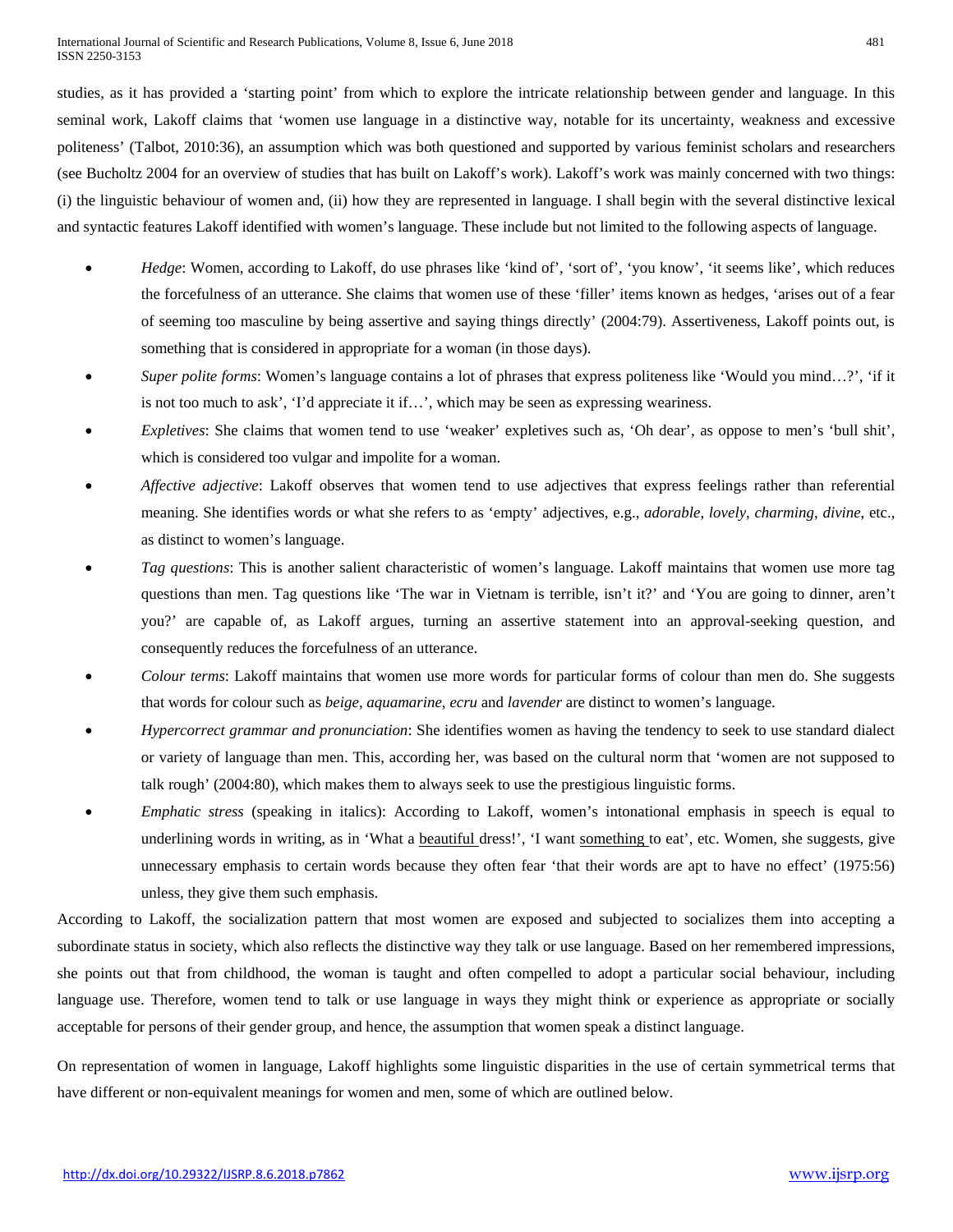- Women regardless of their age, are often referred to as 'girls', suggesting immaturity on their part. This, as Lakoff points out, is not the case with men in most cultures.
- While the term 'master' has positive connotation referring to a man who has acquired certain skills or has a good grasp of a field, the word 'mistress' takes negative connotation, as it is used in sexual sense. The same is true for the categories 'bachelor' and 'spinster' (see Baker, 2006:104-115, for discourse prosody of these symmetrical categories).
- Certain occupational titles for women have no equivalent for men. For example, the term 'saleslady' has no corresponding pairs for men in that, a man doing the job of selling things cannot be referred to as 'sales gentleman', only as 'salesman'.
- Onlyw omen are often referred by their marital status, as if men never get married.

These and other examples of linguistic disparities in the representation of men and women in language have led Lakoff to declare that language both reflects and reproduces unequal gender power relations in society. As such, and as men were, at the time Lakoff conducted her research, seen as the dominant gender group in much of the Western world and beyond, their speech style was assumed to be the norm and women's speech style was considered as a deviation from that norm. Thus women, with their 'lady-like' speech style, their assumed distinct language, if it ever exist, was viewed as a deviant and deficient version of men's language. This is the main hypothesis of the so-called 'deficit theory' of language and gender, which was promoted by Lakoff's work.

Despite its huge contribution to our understanding of the complexity of the relationship between gender and language, Lakoff's work suffers a number of problems. The first problem identified with her work, is her assumption that women's language is a deficient form of the purported male norm, which implies that there is something wrong with women's speech style, which as Lakoff assumes, has contributed in putting women into a subordinate position. If women can work on their language, she suggests, they can tackle the issue of their subordination in society. This, in my opinion, sounds untenable because no matter what speech style a woman decides to adopt, she may still be ridiculed or look down on. It is also worthy to point that rather than challenging the gender stereotypes, which Lakoff's work was initially designed to do, it ended up, reinforcing 'many of the sexist, folklinguistic stereotypes that were evident in the work of Jesperson' (Speer, 2005:36), who in 1922, as I mentioned earlier, published a book in which he quotes pieces by men (see sub-section 1.2.1), Lakoff, it would seem just reflects and reproduces ideas about gender and language circulating in her society in the early and mid 20th century, without seeking to change the perspective to the other side. Thus Lakoff's account of event is not markedly different from that of Jesperson, as both rely on their own intuitive way of looking at things or, in this case the relationship between gender and language. This brings me into the methodological flaws in Lakoff's approach.

A second major problem with Lakoff's work focuses on her methodological approach. Lakoff's description of her purported women's language was based on her own introspection, rather than on any systematic quantitative or qualitative research methodology. As Sadiqi reports, Lakoff's work 'was based on the sort of evidence she, as a syntactician, had been trained to use, and, as such, was not based on 'sociolinguistic' empirical evidence' (2003:6) or, everyday language use of women. In many ways, her methodological approach was found to be problematic or even unscientific, as it was completely based on her own insight. Little wonder, Lakoff herself had to subsequently acknowledge that some of her assumptions are no longer academically viable (see Lakoff 2000:135). For example, O'Barr and Atkins (1980) have examined the features of the language women use in courtroom context and found that most of the features Lakoff identified in her work were more related to one's social status rather than gender. Similarly, Cameron et al (1989) found that regardless of gender, individuals who take up the role of conversational facilitator are more likely to use more tag questions than those who do not. Goddard and Patterson have also found that many of the words, and hedges such as 'well', 'sort of', 'kind of', which Lakoff claimed are redundant elements of talk, are indeed important aspects of speech, as they fulfill important communicative functions. They suggest that these linguistic resources help speakers to 'sound relaxed and informal' in everyday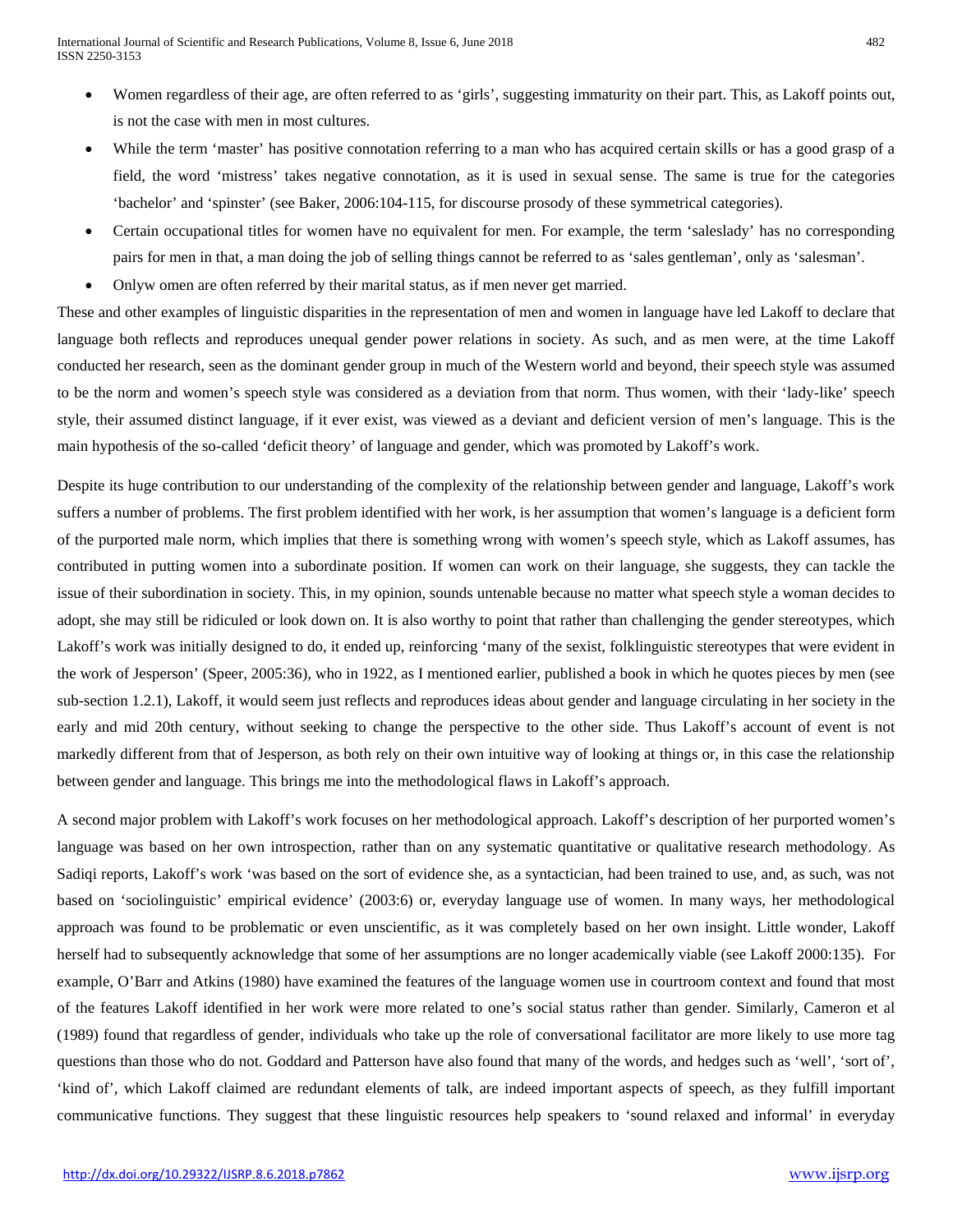interactions (2000:98). On the link Lakoff has established between gender and politeness, Mills (2003) challenges the notion that women are more polite than men. She reports several incidences of women acting just as impolite as some men in particular contexts or situations. She argued that politeness is something that is related to context rather than gender.

Despite these and other problems identified with Lakoff's work, it has continued, as Bucholtz and Hall note, 'to be accepted by diverse groups of speakers as a valid representation of their own discursive experiences' (1995:6), especially in Africa where some the features Lakoff identified with women's language can be found in the speech styles of some women. Some of her assumptions about the relationship between gender and language still resonate with many feminist researchers within linguistics and other disciplines in social sciences. This can be attested by the publication of the second edition of the work in 2004, which includes contributions by some key gender and language researchers and annotations of the original text (first edition of the work) by Lakoff herself. That Lakoff's book, *Language and Women's Place* has remained a much cited work in the domain of language and gender studies since its publication in the 1970s, speaks volumes of its initial and ongoing significance. Lakoff is, therefore, as Bucholtz declares, 'not a failed feminist thinker, as some of her critics have alleged' (2004:127), and her work is no doubt a landmark in language and gender studies.

# **3.2. Dale Spender's (1980)** *Man Made Language*

The publication of Dale Spender's (1980) *Man Made Language* marks another milestone in language and gender studies. Conducted within the first strand of sociolinguistic research on gender and language, Spender's work has offered another influential perspective to understanding the complexity of the relationship between gender and language. She suggests that research on gender and language should focus on the social structure in society rather than on particular persons' speech style. According to Spender, 'when we begin to address ourselves to questions of this kind it will be possible to shift towards locating inadequacies and deficiencies within the social structure and not within individual human beings' (1980:51). Thus, rather than focusing on assumed features of women's language, Spender proposes paying more attention to sexism in language, with a view to examining how it evolves, works and how it can be corrected or changed. In other words, research in the domain of gender and language, according to her, needs to focus on the analysis of how 'patriarchal order' (1980:31) contributes to exclusion and 'silencing' of women in society, rather than on assumed features of women's language. In this classic work, Spender has articulated a theory of male control over language refers to, in much gender and language literature, as the 'dominance' framework.

Beginning with the premise that language is a powerful instrument in the construction of reality<sup>[1](#page-0-0)</sup>, Spender claims that in English language 'reality' is constructed based on some rules that perpetuates and reinforces male superiority. Her major claim is that 'the English language has been literary man made and that it is still primarily under male control' (1985:12). In this sense, men are assumed to have control over rules and uses of language, according to which reality is constructed from their own point of view. Talbot aptly explains this assumption in the following words:

Men [are assumed to] have a monopoly on the production of meaning, and therefore on the production of our perception of reality. Women's meanings are not encoded in the language, so that 'reality' is defined by men. Language encodes male versions of events. It reflects male interests and words have a male bias (2010: 42-43).

Language, according to Spender, 'helps form the limits of our reality. It is our means of ordering, classifying and manipulating the world. It is through language that we become members of a human community, that the world becomes comprehensible and meaningful, that we bring into existence the world in which we live.' (1985: 3)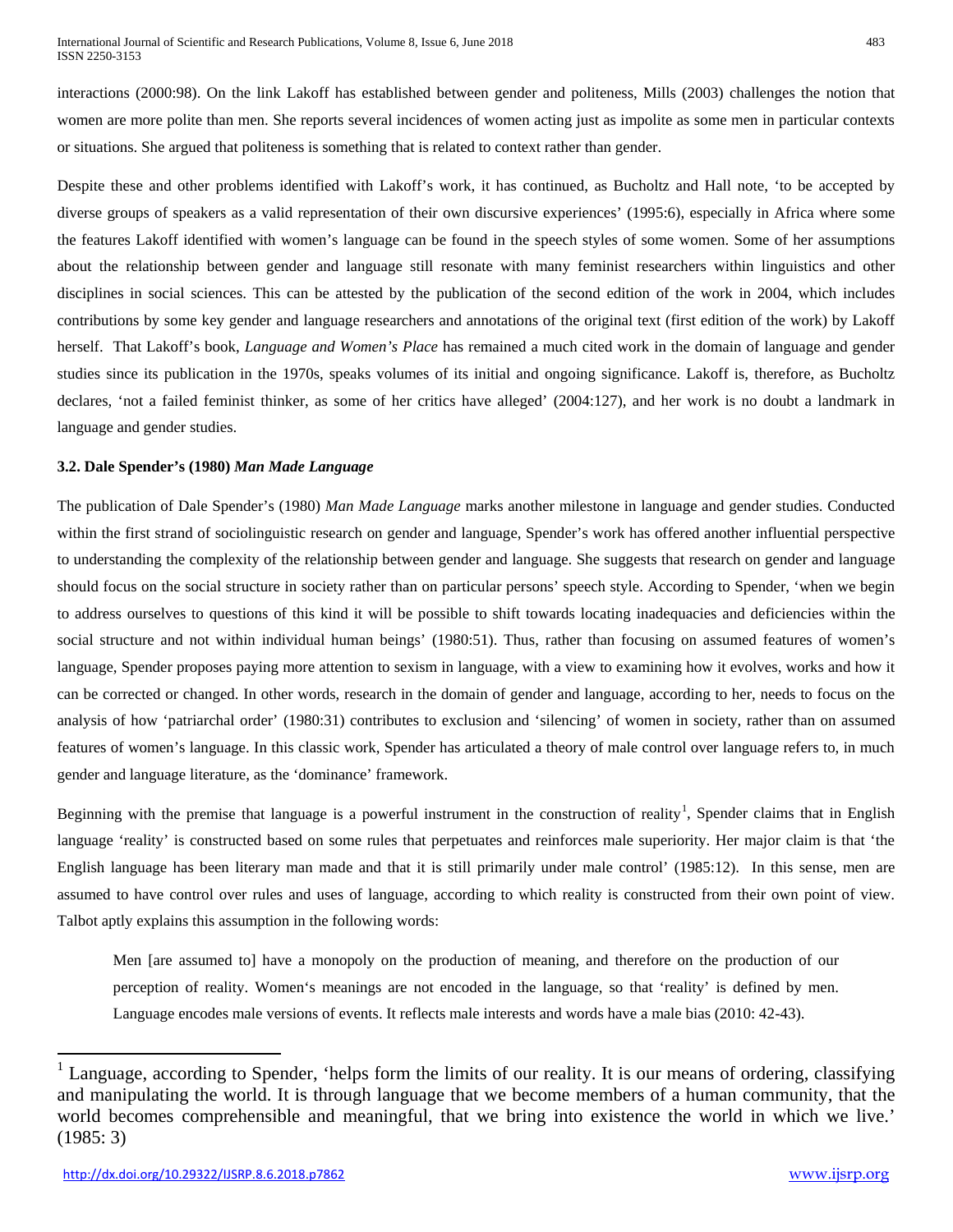For Spender, the English language has been skewed in favour of the males, favouring men's way of talking, their own meanings and perceptions of reality. She suggests that sexism exists in the language because men, who have been occupying position of power (as grammarians/linguists, politicians, philosophers, public orators, etc.,) held the language under their control, using it to construct reality based on their own subjective point of view, creating meanings that reflect their experience and/or perception of reality. This, as Spender argues, enables men to impose their own world-view on women, and thereby perpetuating and reinforcing 'the myth of male superiority' (1980:1). Male's monopoly over language, Spender notes, has placed women in a disadvantage position, as it has silenced them since they have had to use meanings (in English language) that do not reflect their experience or perception of reality. Citing example of how the term 'motherhood' is defined by men (who have never experienced this state of being) as a 'feminine fulfillment' (1980:54), a definition that obliterates all references to childbirth fear and pain and childcare stress. Drawing on Jessie Bernard's (1975) work, Spender argues that this meaning validates men's perception of reality and invalidates women's experiences. Thus women who do not experience motherhood in this idealistic way are left, as she notes, feeling inadequate, confused and doubtful of the validity of their experiences. Denied the linguistic means of expressing their own experience and perception of reality, she further points out, women are left with no choice but to validate male reality or remain silent, which as Spender contends, reinforces 'their own muted position' (1980:87) and exclusion.

Another forceful example Spender provides, which shows how sexism is deeply rooted in English language is the generic use of the terms 'man/he.' She claims that often these words are used to denote both men and women, which as she argues, makes women invisible because most 'people think *male* when they use the term *man*' (1980:151, emphasis in the original). Spender might be right here because while we are made to believe that these terms refer to 'people' in generic sense, the meaning that readily comes to mind when one hears or comes across these terms in text is that of male adult human beings (and not female adult human beings). That, as Spender observes, 'it is not just that women do not see themselves encompassed in the symbol of *he/man*: men do not see them either' (1980:154, emphasis in the original) shows that these terms have a male bias.

A third and final example in Spender's work I want to consider here is on sexual language. Spender compares some of the terms used to refer to sexual behaviour or action of men and women in English language and found that the words: *virile*, *penetration* and *potent* for instance, tend to emphasize men's role in sexual act while rendering that of women 'invisible'. According to her, 'for women to engage in extensive sexual activity there is only repudiation: she is a *nymphomaniac*, a *baller*, a *bitch*' (1980:175, emphasis in the original). The point she is making here is that sexual language in English was systematically skewed in favour of men, as the examples above demonstrates.

Spender's work has been acknowledged for introducing an approach that explores how both the *rules* and *uses* of language get involved in the perpetuation of 'patriarchal order' (1980:3). In other words, she examines how gender is represented in language (the rules of language) and how men and women use language (the uses of language) − elements which were hitherto treated separately, highlighting how they both play a role in silencing women. An approach, which has illuminated the way for later work that treats both elements (the *rules* and *uses* of language), as part of the social construction of gender (see also sub-section 1.3.2)

Furthermore, Spender's assumption that in mixed sex interactions, men tend to dominate the conversation, frequently interrupt their female co-interlocutors and are more successful at having the conversational topics they bring up, has ignited a flurry of research on conversational behaviour of men and women. For example, West and Zimmerman (1983) have shown that men silence women in conversations through interruptions and overlaps. Similarly, Fishman (1983) reveals that male interlocutors exercise dominance over their female co-interlocutors by refusing to take up their conversational gambits.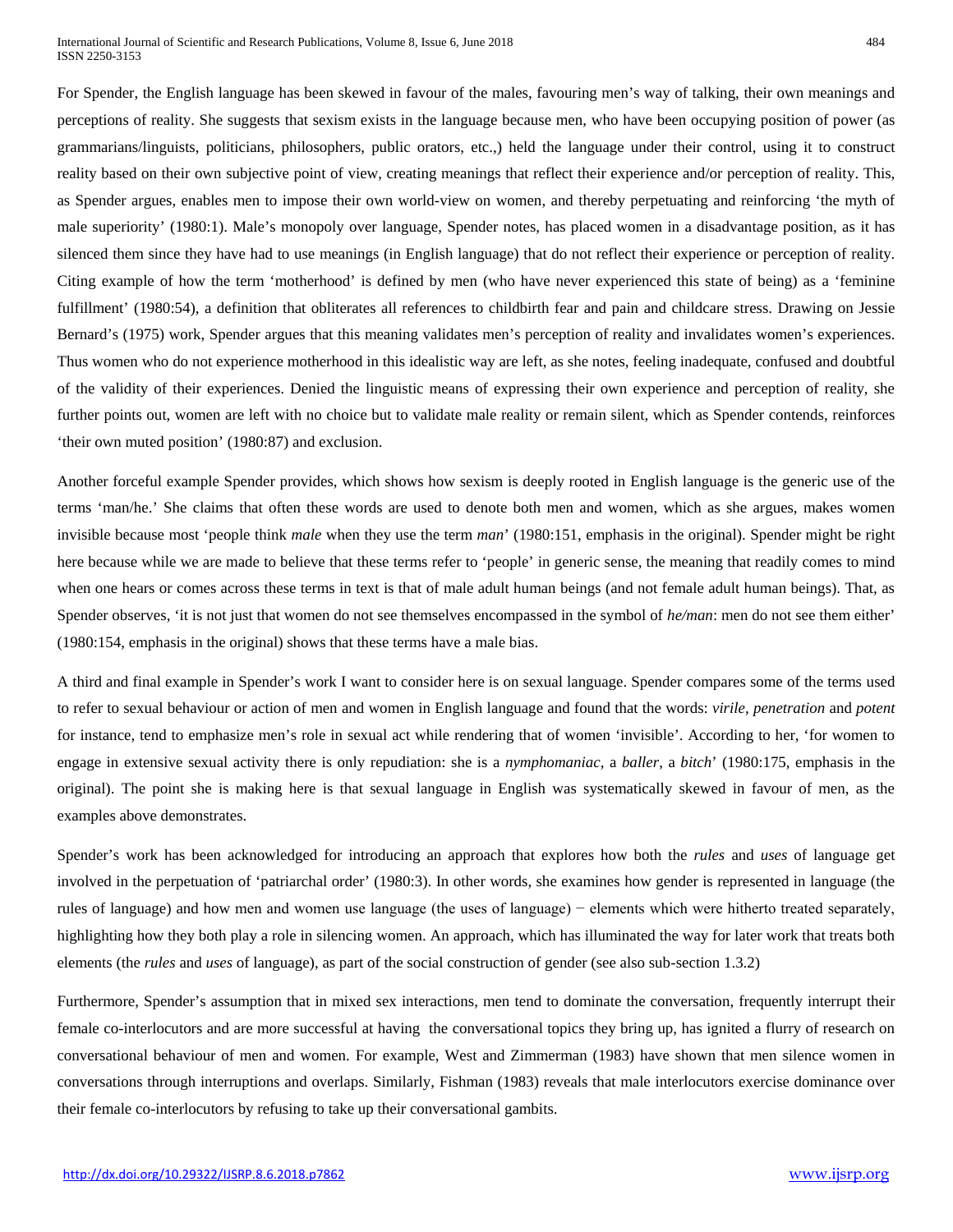However, despite the publicity Spender's work has enjoyed and the significant influence it has had on feminist politics, it suffers some shortcomings in its account of the relationship between gender and language. To begin with her treatment of language as a tool men use to impose their own meanings on women, which as Goddard and Patterson note, depicts a picture of 'bullying men and meek, oppressed women…and…of men sitting round conspiring how to do women out of their linguistic inheritance' (2000:100). Thus, Spender fails to recognize the fact that not all men are in a position to dominate or exercise power over women. Women, in certain contexts, can and do also exercise power over men. Her one-dimensional treatment of gender power is, in my view, a major shortcoming on the part of Spender, as the issue is far more complex than the simplistic, 'monolithic' accounts she provides. As Talbot notes, her account of the relationship between gender and language was not sophisticated enough because she fails to extend her analysis to cover questions such as, 'in what institutions, in what situations and in what genres men can and do dominate women, and how those institutions, situations and genres help them to do so' (1998:134).This leads me into the conceptual muddling in Spender's work.

Conceptually, I find Spender's monolithic view of language unpalatable because, it seems to undermine the dynamic and creative nature of language. As Talbot notes, 'if language were half as monolithic as she claims, she would not have been able to write the book in the first place, […] the very changes she documents would have been impossible' (2010:44). This idealistic view of language, in my opinion, is a major drawback with Spender's work.

Methodologically, it seems to me that when one attempt to investigate male-female private conversations, one would have to face a dilemma in choosing how to go about with data collection. One has to make a choice as to whether s/he explains the purpose of the research to the interlocutors as a way of seeking their consent, which is ethical but, which can affect the result of the work because the data can become extrinsically motivated. Or, just record people's conversations without their knowledge, which is unethical, but can enable one to obtain what tenHave's (1999) refers to as the 'correct data'. The correct data, as he describes it, refers to naturally occurring male-female private talk which is not stage managed, extrinsically motivated and devoid of the participants 'realizations' that their conversations are been recorded (tenHave, ibid). This dilemma seems to keep many researchers away from attempting to replicate Spender's research as much as Lakoff's work, for instance.

#### **3.3 Deborah Tannen's (1990)** *You Just Don't Understand!*

A third and final work I want to consider in my review of studies conducted within the first strand of research on gender and language is Deborah Tannen's (1990) *You Just Don't Understand! Men and Women in Conversation*. In this influential and thought-provoking work, Tannen claims that although men and women use the same words and expressions, they tend to interpret and react to them differently. Drawing largely on the work of Maltz and Borker (1982) who applied Gumperz's (1982) framework for studying problems in inter-ethnic interactions, Tannen argues that men and women grow up in different cultures which results in them developing different communicative styles. As she says, boys and girls 'grow up in different worlds of words' (Tannen, 1990:43). A man's world, she explains, tend to centre on independence, whereas a woman's world tends to centre on intimacy.

Tannen argues that although independence and intimacy are things that both men and women need, men seems to be more interested on the former and women on the latter, which as she points out, results in them using the same words and expressions but often interpreting and reacting to them in different ways. She uses the term 'genderlects' (1990:42) to describe these differences. According to Tannen, women use 'rapport-talk' in which 'people try to seek and give confirmation and support, and to reach consensus' (1990:25), whereas men use 'report-talk' in which an interlocutor is positioned 'in a hierarchical social order'(1990:24). She suggests that the purpose of language use in conversations for men is to seek information, whereas for women, is to develop intimacy.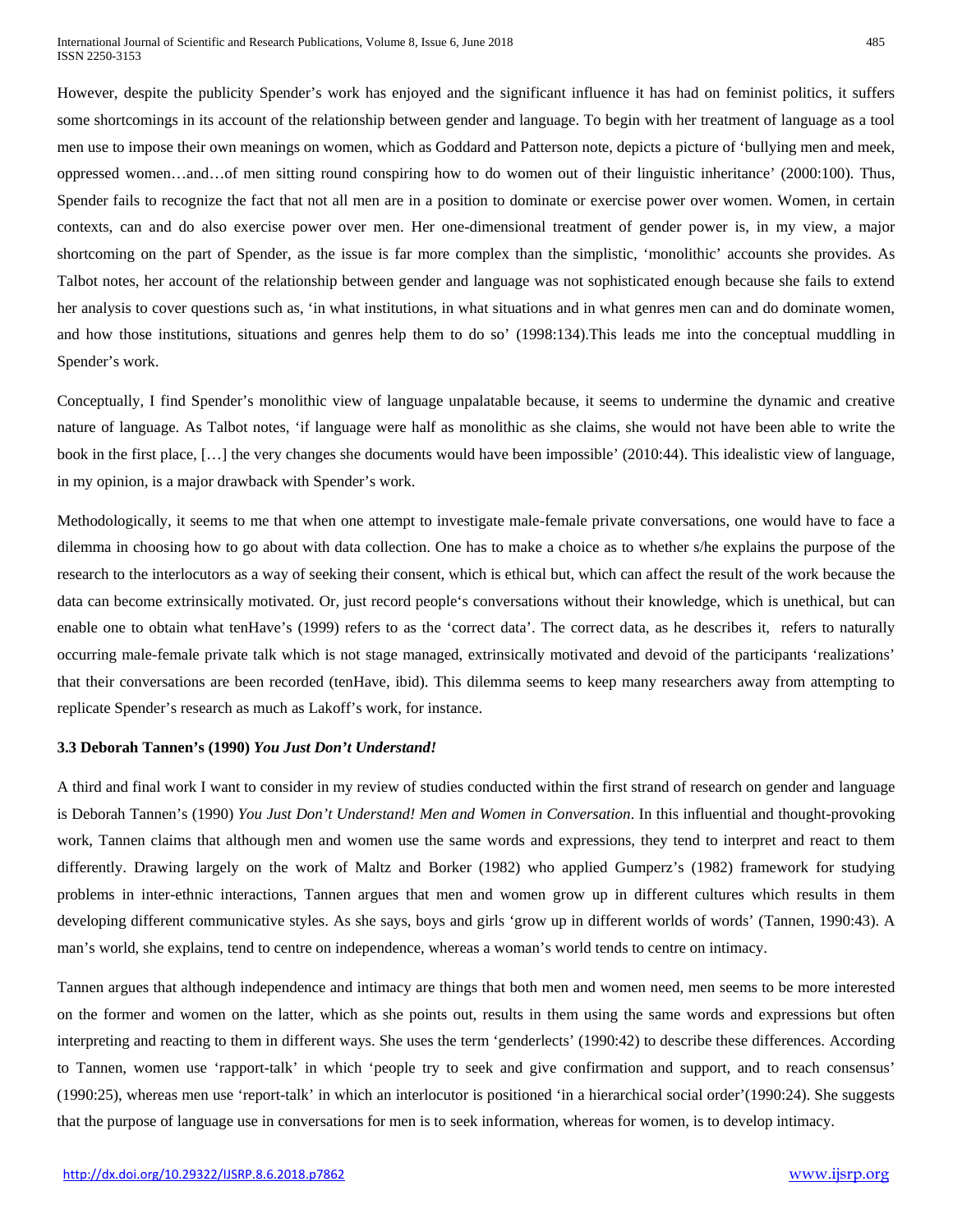A conversational act in mixed-sex talk, according to Tannen, can be interpreted in two ways or, what she refers to as a *message* and a *metamessage*. Using the act of helping as an example, she explains that the *message* is 'the obvious meaning of an act', whereas the *metamessage* refers to the 'information about the relations among the people involved, and their attitudes toward what they are saying or doing and the people they are saying or doing it to' (1990:32). A conversational act, she explains further, can send either a symmetrical or an asymmetrical metamessages. In this sense, the act of helping in conversations for instance, can send either a symmetrical metamessage of rapport building or an asymmetrical metamessage of a differing status between two or more interlocutors. To illustrate her idea, she cites the example of a helping message: 'This is good for you', which according to her also, sends the metamessage 'I [the speaker] am more competent than you' (1990:32), and in that sense the act is good for the speaker rather than the hearer (or, the co-interlocutor). Men, according to Tannen, tend to interpret metamessages asymmetrically. Women, on the other hand, tend to interpret them symmetrically.

Another conversational behaviour that Tannen investigates is interruptions in conversations. She suggests that men are more likely to interrupt in conversations than women. She also insinuates that a male interlocutor may want to dominate talk, even where he appears to know less about the topic of the conversation than his female conversational partner because, according to Tannen, men tend to see conversation as an avenue to establish hierarchy or, a differing status. Women, on the other hand, she notes, tend to like listening rather than seeking to interrupt because, as she points out, since from childhood women have been socialized to be more polite and accommodating than men.

Tannen concludes that if men and women could keep these differences in mind while interacting with members of the opposite sex and adjust their conversational behaviour accordingly, misunderstanding and tensions between them that often arise during conversations could be averted. As she says that identifying and understanding gender differences in mixed-sex talks will make men and women to 'take the sting out' (1990:279) of their differences, learn and benefit from one another's communication styles.

Tannen's work has been acknowledged for overcoming most of the major problems identified with early work on gender and language. Her work does not treat women's communicative style as a deficient form of men's style evident in Lakoff (1975). It does not also presents men as imposing their meanings on women, as Spender (1980) and other 'dominance' theorists, claim. Tannen's work has remained a best seller for four consecutive years and has been translated into more than 30 languages. Many readers who have read Tannen's work have thanked her for writing a book that has helped to save their relationships, as it has enabled them understand and adjust to their partners' or spouses' communicative styles. Moreover, the 'two-cultures' framework she has offered has been taken up with interest by many feminist researchers, who sought to identify and describe a range of differences in the way men and women use language (see Coates 1986, Holmes 1995, for example).

However, despite all these virtues, the (difference) theoretical model Tannen has promulgated in her book (*You just don't understand!*) has been widely disputed. As Freed notes, her touting of a point of view that 'perpetuates negative stereotypes of women, excuses men their interactive failings' and their dominance tendency (1992:144) is one major weakness of her work. Although she carefully avoids discussing patriarchy and/or women as a subordinate and oppressed group, she did however refers to a set of asymmetries that communicates something like women are taught the skills of rapport building while men are taught those of dominance and power control. Thus while Tannen did not explicitly treats men's conversational style as the norm, she seems to emphasize the importance of the need for women to adjust to men's desire for status differentiation and independence over the need for men to understand women's desire for connection and rapport building. Moreover, her assumption that men tend to be direct in their talk implies that women's talk in an indirect manner. Even though, Tannen does not associates indirectness in speech with powerlessness, in most cultures it is often treated as such.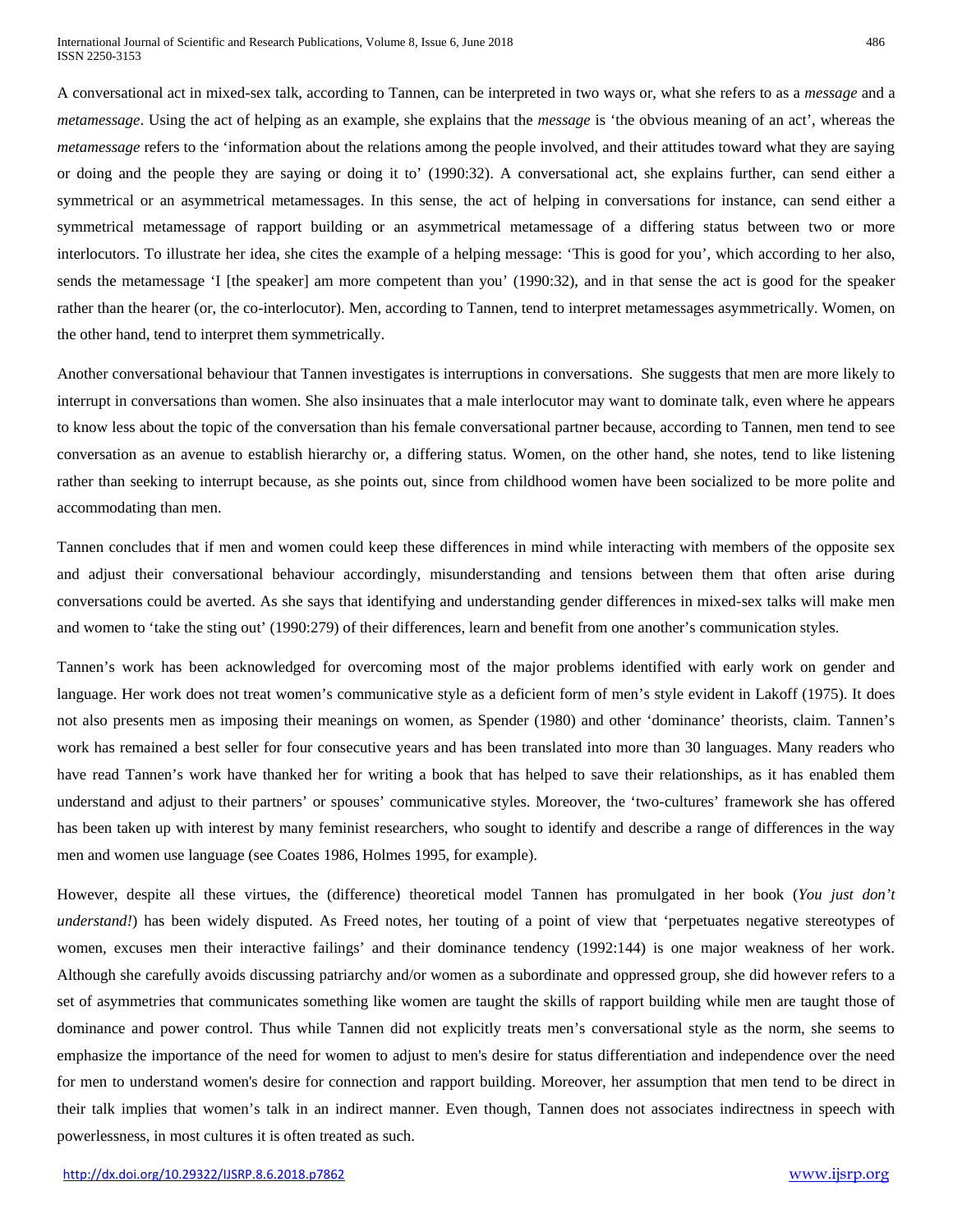I also have a problem with the premise of her book that boys and girls grow up in two separate cultures, which results in men and women developing two distinct communicative styles. While I agree that the different socialization patterns to which boys and girls may be exposed and subjected to, in some cultures could led to the emergence of some differences in the way they use language, speaking of these differences as something that is static, as Tannen did, does not sounds plausible to me. This is because this approach fails to take into consideration that as boys and girls grow, the communicative styles they learned during childhood may change or even diminish completely as they become adults. Risman notes that 'individuals not only change over their lifetimes, they also change from moment to moment' (1998:2). Thus the claim that if a person is socialized to be a boy, he will grow up to adopt particular communication style associated with men for instance, is untenable because often boys grow up to adopt a speech style associated with persons of the opposite gender. For example, in northern Nigeria a group of men called *`yan daudu* tend behave like women, even though at childhood they (like all other persons of their sex group) might have been taught to behave like men (and not like women). The view also fails to recognize that being a man or a woman, as Eckert and McConnell-Ginet argue, 'is not a stable state but an ongoing accomplishment, something that is actively done both by the individuals […] and by those who interact with [them]' (2003:17).

Furthermore, given the highly integrated lives of men and women in many cultures, ascribing a particular cultural status to interactional patterns that result from childhood socialization does not sounds valid to me. As it fails to recognize variation in the way individuals of same sex category are exposed to different patterns of socialization in different families, communities and cultures. It also seems to me that there are some aspects of gender behaviours that may be seen as universal and independent of gender socialization. For example, male are said to be more aggressive than women. This seems to suggest that some aspects of gender can better be seen as 'innate' rather than something socially learned by individuals. However, this, as I said earlier, is subject to further research.

Much as I agree with Tannen that miscommunication between men and women can results from their lack of familiarity and adjustment to one another's gender-specific communicative styles, I also think that other factors such lack of adequate knowledge on the topic of a conversation, lack of interest in the topic, fatigue and paralinguistic aspects such as gestures can also cause miscommunication. Similarly, much as I agree that there may be differences in the way men and women talk, there may also be similarities. A focus on differences evident in the work of Tannen obscures the similarities, which can also be as pervasive as the differences.

Finally, the anecdotal nature of a large portion of the examples Tannen provides is another hole I pick with her account. Most of the times, she tends to make generalizations on the basis of a single incidence or a scantly data. For instance, on the basis of the story of a Jewish woman married to an Irish-American man (both living in the United States), she claims that Jewish women tend to express themselves indirectly within the domestic sphere. She made this and other similar claims without providing well-established facts to support them. For details of unjustified claims in Tannen's work, see the review by Freed (1992).

#### **4. Conclusion**

In this paper, I have provided an overview and critique of the three influential sociolinguistic oriented studies that are considered as representative of the first main theoretical approaches to language and gender studies in sociolinguistics. Through the reveiw provided in the paper, it was was shown that the relationship between language and gender is complex. Although some of the claims made in the works reviewed have been flawed using data mainly from the West, the paper submits that in view of the reality of gender condition in Africa some of these claims should be re-evaluated rather than totally discarded. This is important because in the larger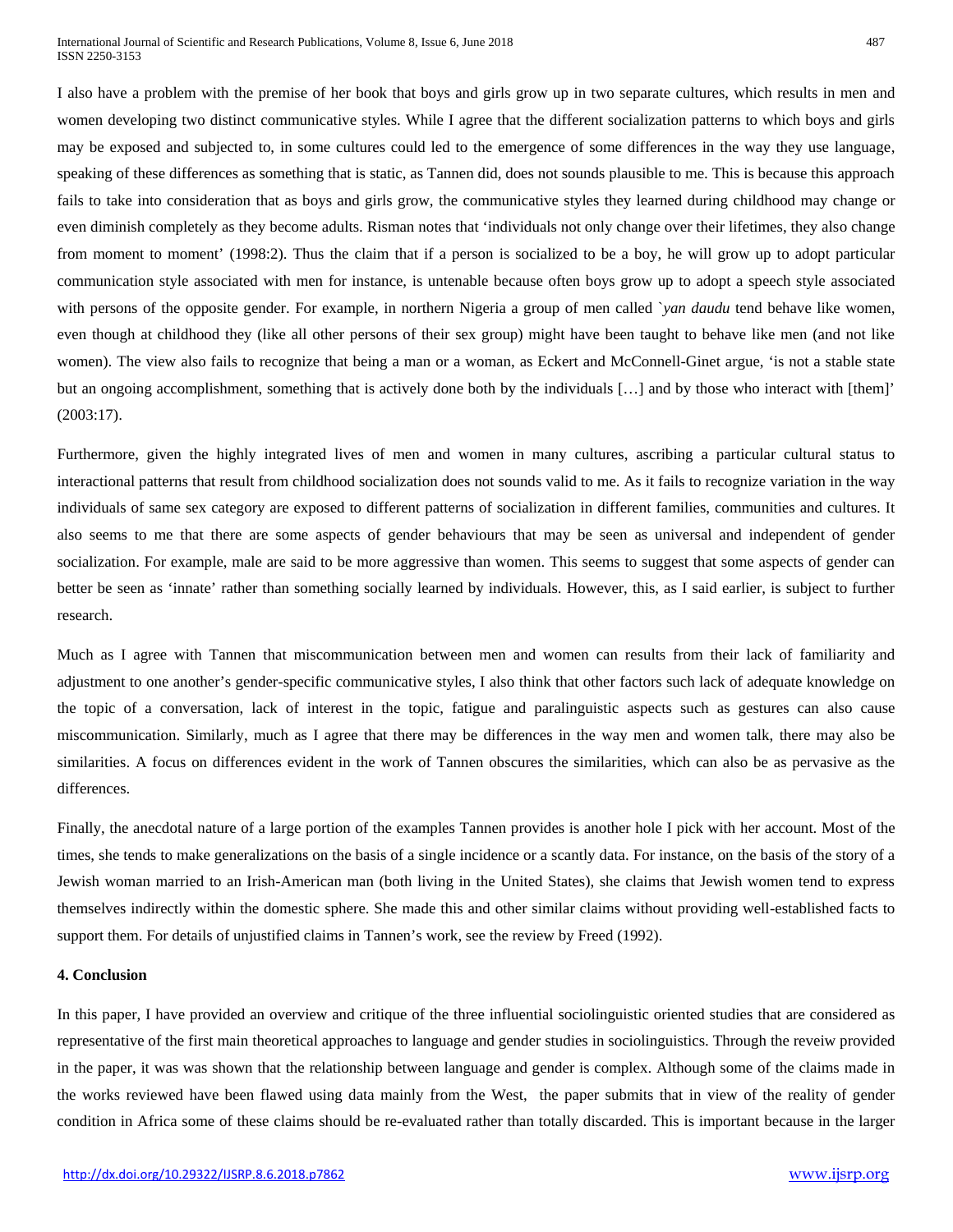African society, boys and girls, men and women are still largely exposed and subjected to different socialization patterns, which tended to impact on their gendered behaviour, including language use.

#### **References**

Alkadi, H. (2012). Is It Going to be a Masculine Language? Exploring the Language-Gender Relationship in Referring to the Other Sex in Arabic Societies. *ARECLS*, 9: 115-140.

Baker, P. (2006). *Using Corpora in Discourse Analysis*. London: Continuum.

Bernard, J. (1975). *The Future of Motherhood*. New York: Penguin Books

Bucholtz, M. (2004). Changing places: *Language and woman's place* in context. In R. Lakoff, *Language and woman's place*: Text and Commentaries (revised and expanded edn, ed. M. Bucholtz, pp. 121- 8). Oxford: Blackwell

Cameron, D. (1998) (Ed.). *The Feminist Critique of Language* (2nd edition). London: Routledge.

- Cameron, D., F. McAlinden & K. O'Leary (1989). Lakoff in context: the social and linguistic functions of tag questions. In J. Coates & D. Cameron (eds.), *Women in their Speech Communities* (pp. 74 – 93). Harlow: Longman
- Coates, J. (1986). *Women, Men and Language*. London: Longman.
- Eckert, P. & McConnell-Ginet, S. (2003). Language and Gender. Cambridge: Cambridge University Press
- Freed, A. (1992). We understand perfectly: a critique of Tannen's view of cross-sex communication. In K. Hall, M. Bucholtz & B. Moonwoman (eds.), *Locating Power: Proceedings of the Second Berkeley Women and Language Conference*. Berkeley: Berkeley Women and Language Group.
- Goddard, A. & Patterson, L. M. (2000). *Language and Gender*. London: Routledge
- Gumperz, J. (1982). *Language and Social Identity*. Cambridge: Cambridge University Press.
- Hall, K. & Bucholtz, M. (1995) (eds). *Gender Articulated: Language and the Socially- Constructed Self*. London: Routledge.
- Holmes, J. (1995). *Women, Men and Politeness*. London: Longman.
- Jesperson, O. (1998). The woman. In D. Cameron (ed.), The Feminist Critique of Language: A Reader (2nd edn, pp.225-41). London: Routledge
- Lakoff, R. (1973). Language and Woman's place. *Language in Society*, 2, 45-79.
- Lakoff, R. (1975). *Language and Woman's place*. New York: Harper and Row.
- Lakoff, R. (2004). *Language and Woman's place: Text and Commentaries* (revised and expanded